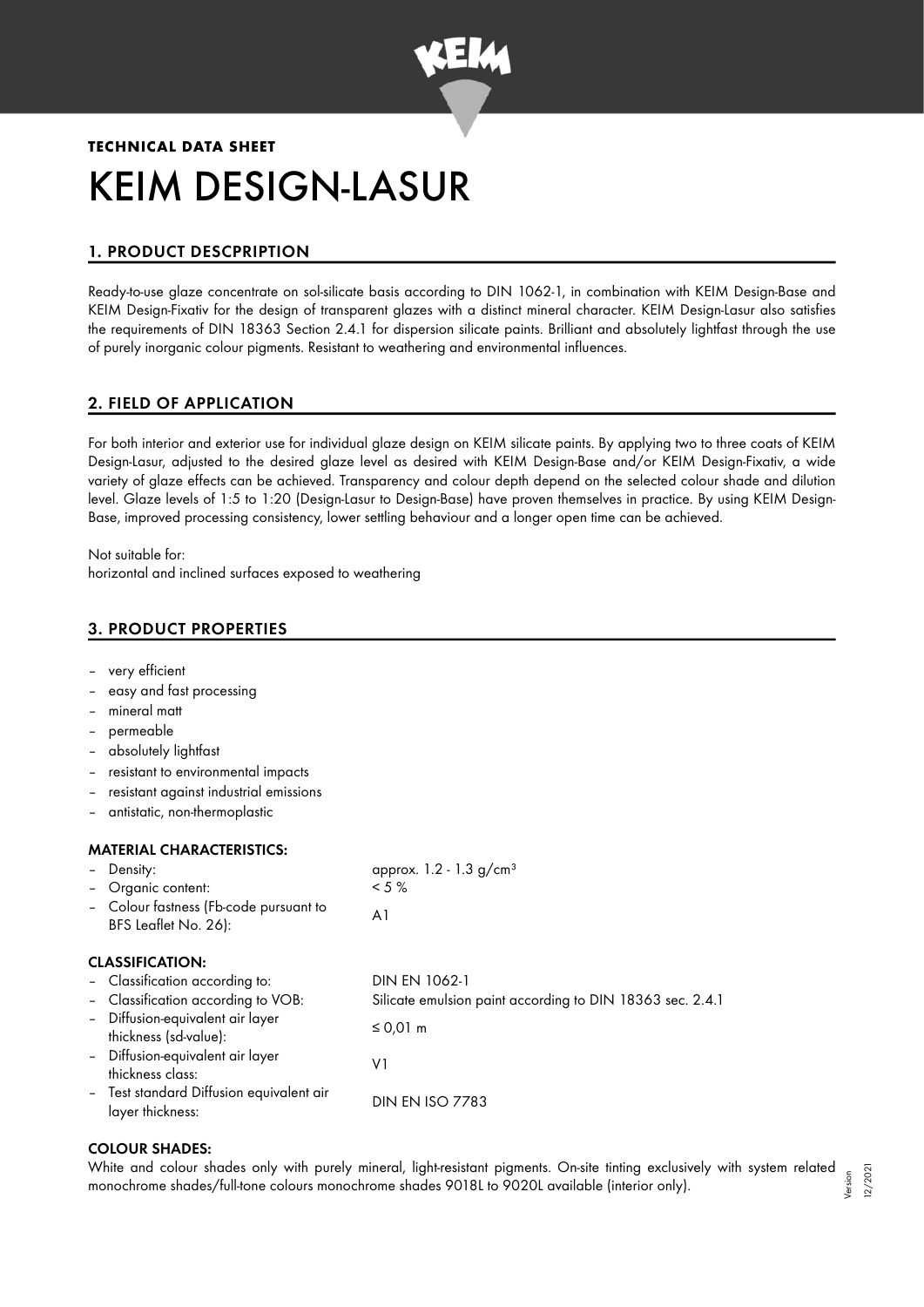monochrome shades 9001L to 9012L available. Special coloour shades 1001L - 1004L available (only outdoor).

## 4. APPLICATION INSTRUCTIONS

#### SUBSTRATE PREPARATION:

The substrate must be strong, dry, clean, sound and free from adhesion-reducing residues. Two silicate primer coats (preferably with a brush) should be applied for an ideally absorbent and homogeneous glaze substrate.

#### APPLICATION CONDITIONS:

Ambient and substrate temperature ≥ 5 °C during application and drying. Do not apply in direct sunlight or on sun-heated substrates. Protect surfaces from direct sun, wind and rain during and after application.

#### PREPARATION OF MATERIAL:

The prepared glaze must always be stirred homogeneously before and during work.

#### APPLICATION:

Glazing coat: For glazing coats, preferably mix KEIM Design-Lasur with KEIM Design-Base until the desired glaze effect is achieved. Dilution is possible in any ratio, glaze levels of about 1:5 to 1:20 have proven successful in practice. Dilution with KEIM Design-Fixativ is recommended for highly transparent glazes and for glazes in the solid colour range.

The prepared glaze must always be stirred homogeneously before and during work. The finished glaze is applied with a glaze brush (e.g. oval KEIM glaze brush) using the cross-brush technique. When mixing with Design-Base, application with a roller is also possible. It is important when applying the glaze to always work quickly and in a wet state and to avoid buildup.

Note: KEIM Design-Base results in a beautiful transparency with ideal application consistency and layer thickness. KEIM Design-Fixativ allows highly transparent, brilliantly coloured glazes. KEIM Design-Lasur ist mit den zugehörigen Verdünnungen in jedem beliebigen Verhältnis mischbar.

#### CONSUMPTION:

approx. 100 ml/m² fertig eingestellte Mischung aus Design-Lasur und Design-Base..

For a single coat.

These material consumption values are guide values for smooth substrates. Exact consumption values must be determined by means of test areas.

#### CLEANING OF TOOLS:

Clean immediately with water.

## 5. PACKAGING

| <b>Container content</b> | Unit of measure | Quantity on pallet |
|--------------------------|-----------------|--------------------|
|                          |                 | 2Δ                 |
|                          |                 |                    |
|                          |                 |                    |

## 6. STORAGE

| max. storage time | <b>Storage conditions</b>              |
|-------------------|----------------------------------------|
| 12 months         | keep container tightly sealed.<br>cool |